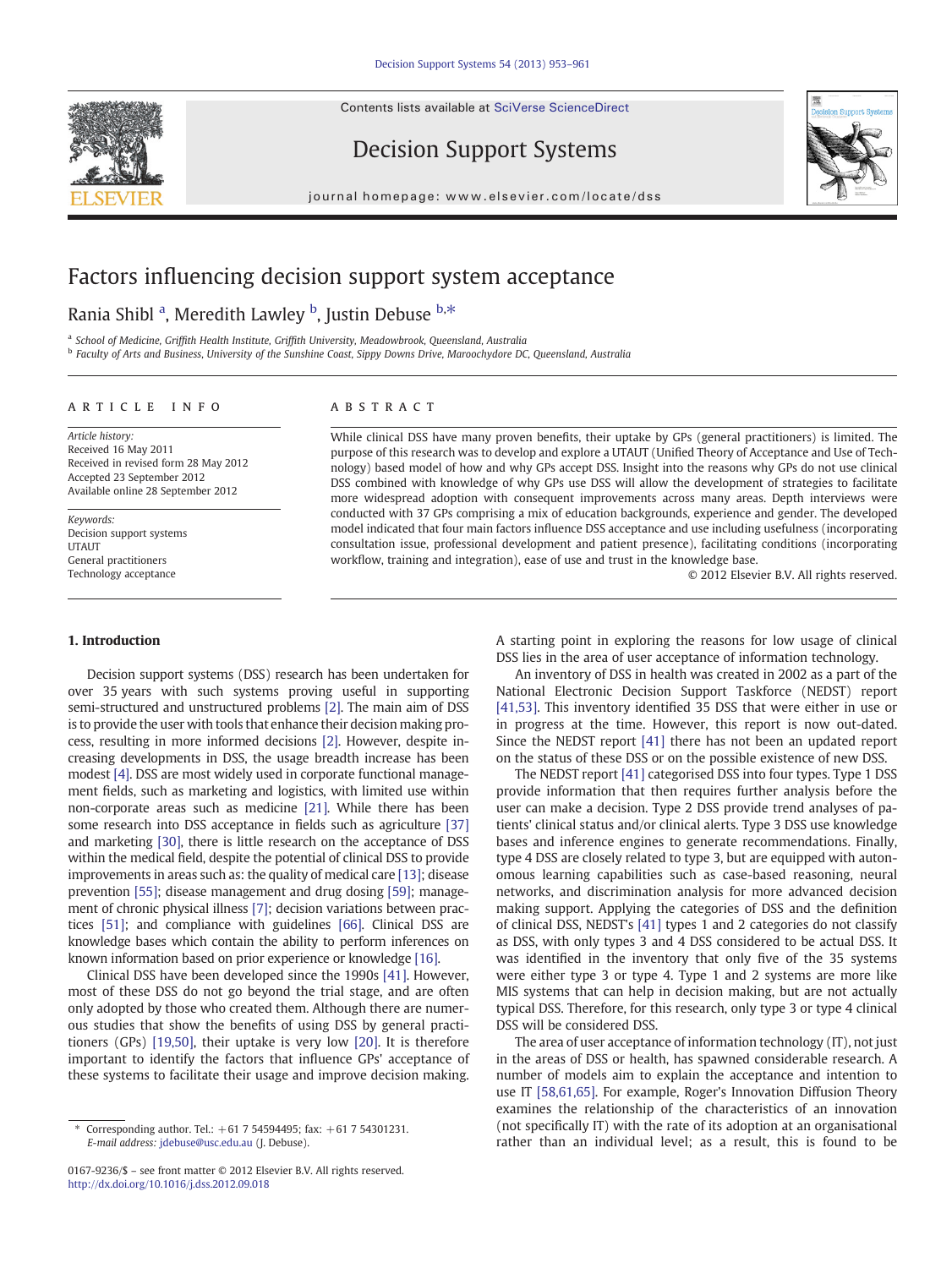somewhat limited with regard to individual adoption [\[11\].](#page--1-0) The focus of this study is individual adoption, and the Unified Theory of Acceptance and Use of Technology (UTAUT) [\[65\]](#page--1-0), which supports this perspective, is therefore the model upon which this research will be based. The UTAUT is based on eight IT acceptance models, including the widely researched technology acceptance model (TAM). The UTAUT synthesises these eight previous models based on their unique and significant elements [\[65\]](#page--1-0). The UTAUT comprises four main determinants of intention and use: Performance Expectancy, Effort Expectancy, Social Influences, and Facilitating Conditions, as well as four moderating variables: gender, age, experience and voluntariness of use. The UTAUT has explained up to 70% of the variance in behavioural intention, compared to 30–40% for competing models [\[61,65\],](#page--1-0) and represents a major step in acceptance research [\[35\]](#page--1-0). Due to its infancy, the UTAUT has only been incorporated in a few studies to date [\[8,22,34\],](#page--1-0) which found support for most of the constructs as well as the overall model.

Although technology acceptance research has been conducted for many different types of systems [\[60,65\],](#page--1-0) its application to DSS is limited. Existing research often uses the TAM [\[17\]](#page--1-0). Other studies do not make any reference to a particular acceptance model, but rather examine specific issues [\[24,43\].](#page--1-0) DSS differ from other technologies in their ability to provide advice to the user making the decisions, and therefore the factors influencing the use of DSS need to be established. It has been argued that the current technology acceptance models are not suited for more complex, advanced technologies, but are more appropriate for simpler technologies such as email and word processing [\[5\].](#page--1-0) Many studies on the adoption and acceptance of technologies have focused on the use of these simpler technologies, and have used university students as subjects. It is therefore important to look at these models using a more complex technology applied within a new context to subjects other than students. This research will hence examine the use of DSS within a health context using general practitioners (GPs) as subjects.

The purpose of this research is theory building in order to develop and explore a theoretical model that will, in future, provide a basis to examine the acceptance of DSS, and perform some preliminary testing of this model. By using the UTAUT as a starting point, this research will add to the area of technology acceptance by further investigating the UTAUT and adapting it to DSS acceptance. Moreover, this research will examine technology acceptance in the context of GPs, who are independent workers who make individual decisions. Thus the research question is: How and why do general practitioners use decision support systems?

The next section will present the initial model developed for this study, followed by a description of the case methodology used to gather data to further develop and test the model. Results are then discussed and the final model developed through this research is presented. The paper concludes with implications for research and practice.

#### 2. Model development

The initial model developed for this research (Fig. 1) is based on the UTAUT with some adaptations. Within the UTAUT, performance expectancy is the degree to which the individual believes that using the technology will help them improve their work performance [\[65\]](#page--1-0), and has consistently been found to be a significant predictor of usage intention [\[57,61,65\]](#page--1-0). Effort expectancy relates to how easy the individual finds using the system [\[65\].](#page--1-0) Social influence is defined as the degree to which individuals feel that significant others believe they should use the technology [\[65\]](#page--1-0), and has been found to have a direct impact on behavioural intention [\[61\].](#page--1-0) The final construct of the model is facilitating conditions, defined as the extent to which the individual believes that organisational and technical supports exist to use the system [\[65\]](#page--1-0). Previous studies support the inclusion of facilitating conditions in the model [\[27,65\]](#page--1-0). In the UTAUT, facilitating conditions do not influence the intention to use, but instead determine actual use behaviour [\[65\].](#page--1-0) In some studies, social influence was found not to be significant, especially in professional contexts such as healthcare [\[9,10,26\]](#page--1-0). However, these constructs remain in the model to allow further examination of whether they are relevant to the healthcare context, since previous research has identified their significance [\[57,63\]](#page--1-0).

In addition, the UTAUT has four moderating variables: gender, age, experience and voluntariness, which impact on the relationships of the four constructs (performance expectancy, effort expectancy, social influence and facilitating conditions). The gender of the user is predicted to influence three of the constructs: performance expectancy, which is stronger for men, and effort expectancy and social influence, which are greater for women [\[65\].](#page--1-0) The age of the users moderates all four constructs [\[65\].](#page--1-0) Experience, which refers to the degree of experience the user has with the system that is to be used, is identified as influencing effort expectancy, social influence and facilitating conditions. Finally, voluntariness, which refers to whether the system is mandatory or voluntary, will only influence the social influence construct [\[65\].](#page--1-0)



*Source: adapted from [65]*

Fig. 1. Theoretical model used in this research.